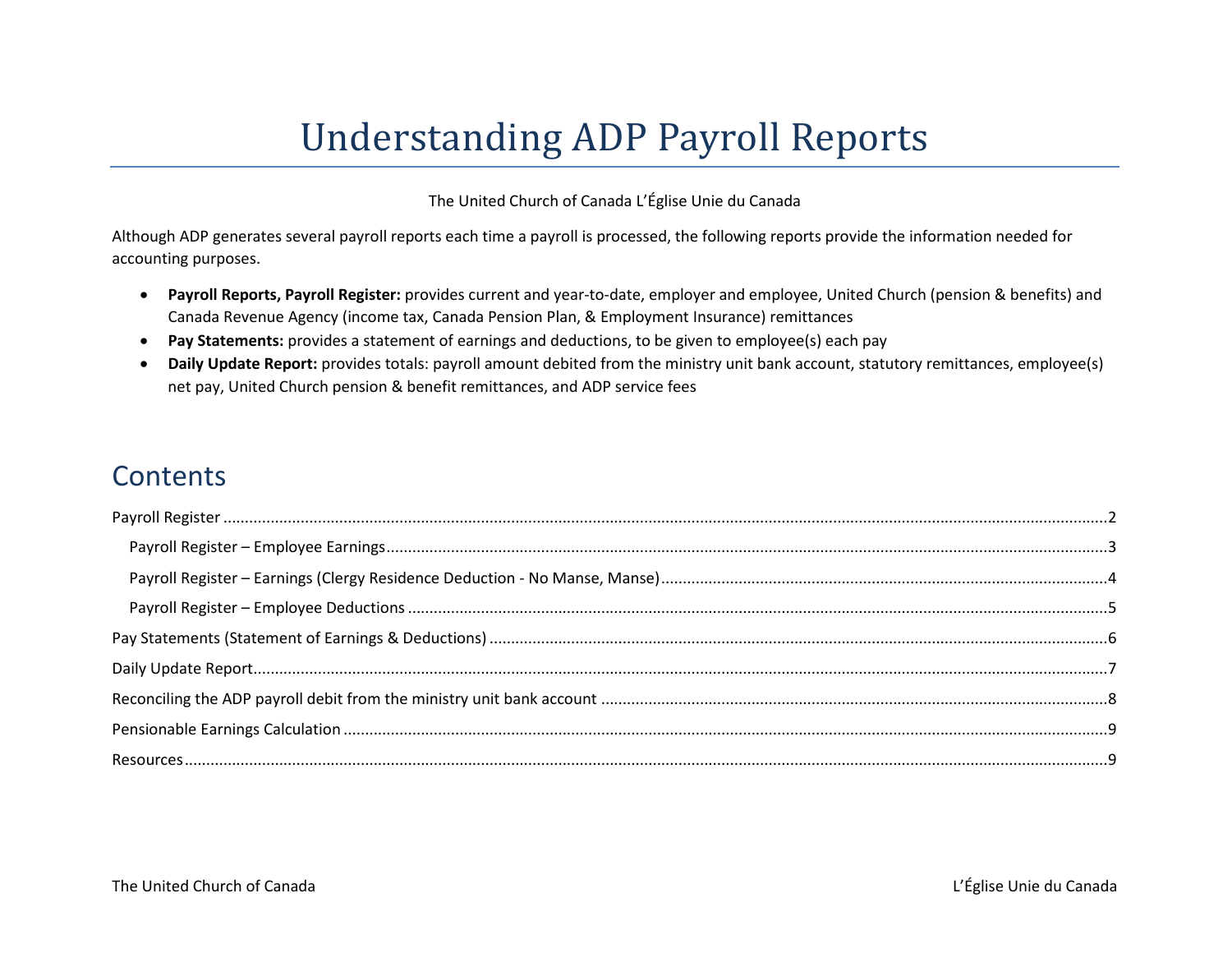## <span id="page-1-0"></span>Payroll Register



- 1. **Earnings Column** includes income, employer paid benefits (CORE BEN, EMP INDM, RCP), & employer paid pension (EMPR PEN)
- 2. **Deductions Column** includes employee paid benefits (OPT H/D, LIFE MEM/SPOUSE, AD&D, LTD) & employee paid pension (R CO PEN)
- **3. Employee net pay**
- 4. **ER BENS** = calculation only, sum of employer benefit remittances (plus sales tax if applicable) **EE BENS** = calculation only, sum of employee benefit remittances (plus sales tax if applicable)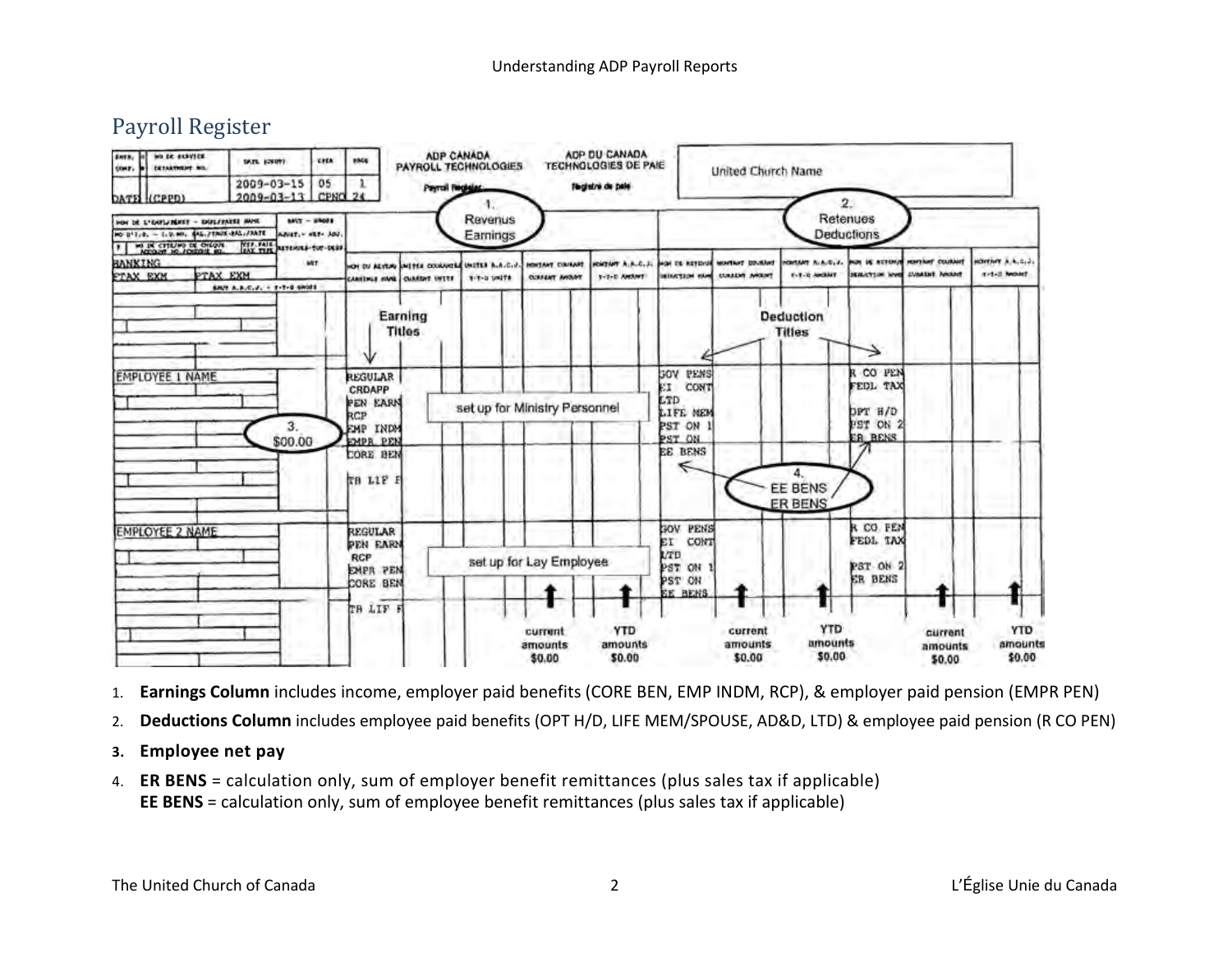## <span id="page-2-0"></span>Payroll Register – Employee Earnings

#### **Cash, taxable, reportable on T4**

| <b>REGULAR</b>  | employee regular salary                                                         |
|-----------------|---------------------------------------------------------------------------------|
| <b>AUTO VAC</b> | auto vacation % added to regular pay – optional for casual/hourly lay employees |
| <b>MILE TAX</b> | mileage/travel                                                                  |
| <b>TELE TAX</b> | telephone                                                                       |
| <b>EDUCTAX</b>  | continuing education & learning resource                                        |
| <b>TXB ALLW</b> | other taxable allowances                                                        |
|                 | Clergy Residence Deduction - No Manse, Manse, see next page                     |

#### **Cash, non-taxable, non-reportable on T4**

| MILEAGE          | mileage/travel                           |
|------------------|------------------------------------------|
| <b>TELEPHONE</b> | telephone                                |
| EDUC EXP         | continuing education & learning resource |
| <b>EXPENSE</b>   | other expenses                           |

#### **Non-cash, taxable benefit for core group benefits, reportable on T4**

| TB LIF F | taxable life federal             |
|----------|----------------------------------|
| TB LIF P | taxable life provincial (Quebec) |
| TB MED P | taxable medical plan (Quebec)    |

#### **Employer paid benefits**

| <b>RCP</b>      | Restorative Care Plan                                                                              |
|-----------------|----------------------------------------------------------------------------------------------------|
| <b>EMP INDM</b> | Employer Indemnity – ministry personnel only                                                       |
| <b>EMPR PEN</b> | United Church pension                                                                              |
| <b>CORE BEN</b> | Core health, dental, and life insurance                                                            |
| <b>ER BENS</b>  | sum of employer paid benefits                                                                      |
|                 | (RCP, EMP INDM, & CORE BEN, plus sales tax in ON, QC and MB; this amount shows under "Deductions") |
|                 |                                                                                                    |

PEN EARN pensionable earnings (see page 10, "Pensionable Earnings Calculation")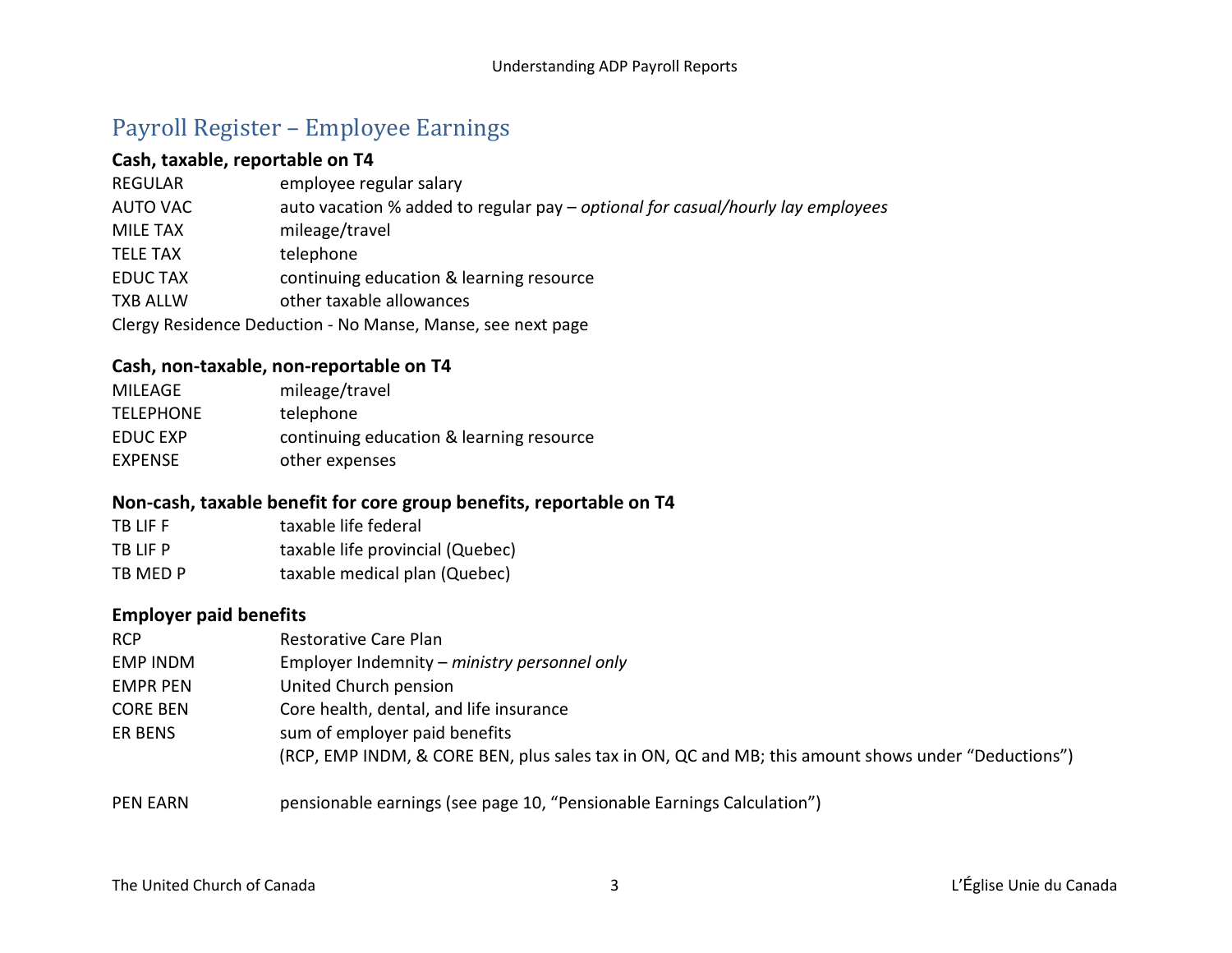## <span id="page-3-0"></span>Payroll Register – Earnings - Clergy Residence Deduction (CRD) No Manse, Manse

| <b>MINISTER NO MANSE</b>      |                                                                                                                                                                             |                           |                           |                         |               |                                   |
|-------------------------------|-----------------------------------------------------------------------------------------------------------------------------------------------------------------------------|---------------------------|---------------------------|-------------------------|---------------|-----------------------------------|
| Payroll Reports<br>Descriptor | Description                                                                                                                                                                 | Canada<br>Pension<br>Plan | Quebec<br>Pension<br>Plan | Employment<br>Insurance | Income<br>Tax | Tax Slip Reporting                |
| <b>CRDAPP P</b>               | amount per pay with CRA letter of<br>authority to reduce taxes at source<br>for CRD (CRDAPP P) (no tax and CPP<br>deducted at source)                                       | <b>NO</b>                 | <b>NO</b>                 | YES                     | <b>NO</b>     | T4: Box 14 & 30<br>RL1: Box A & V |
| <b>CPPADJP</b>                | amount per pay CPP adjustment for<br>CRD (CPPADJ P) No CRA letter of<br>authority, but Minister will be<br>claiming CRD when filing taxes.<br>(taxable but no CPP deducted) | <b>NO</b>                 | <b>NO</b>                 | YES                     | <b>NO</b>     | T4: Box 14 & 30<br>RL1: Box A & V |

| <b>MINISTER LIVES IN MANSE</b> |                                                                                    |                           |                           |                         |               |                                   |
|--------------------------------|------------------------------------------------------------------------------------|---------------------------|---------------------------|-------------------------|---------------|-----------------------------------|
| Payroll Reports<br>Descriptor  | Description                                                                        | Canada<br>Pension<br>Plan | Quebec<br>Pension<br>Plan | Employment<br>Insurance | Income<br>Tax | Tax Slip Reporting                |
| <b>MANSECRD</b>                | Minister will be claiming CRD when<br>filing taxes - fair rental value of<br>manse | <b>NO</b>                 | NO                        | <b>YES</b>              | NO.           | T4: Box 14 & 30<br>RL1: Box A & V |
| <b>UTILNOTAX</b>               | Minister will be claiming CRD when<br>filing taxes - utilities paid by church      | <b>NO</b>                 | NO                        | NO                      | NO.           | T4: Box 14 & 30<br>RL1: Box A & V |
| <b>MANSETAX</b>                | Minister does not intend to claim<br>CRD - fair rental value of manse              | <b>YES</b>                | <b>YES</b>                | <b>YES</b>              | <b>YES</b>    | T4: Box 14 & 30<br>RL1: Box A & V |
| <b>UTILTAX</b>                 | Minister does not intend to claim<br>CRD - utilities paid by church                | <b>YES</b>                | <b>YES</b>                | NO.                     | <b>YES</b>    | T4: Box 14 & 40<br>RL1: Box A & L |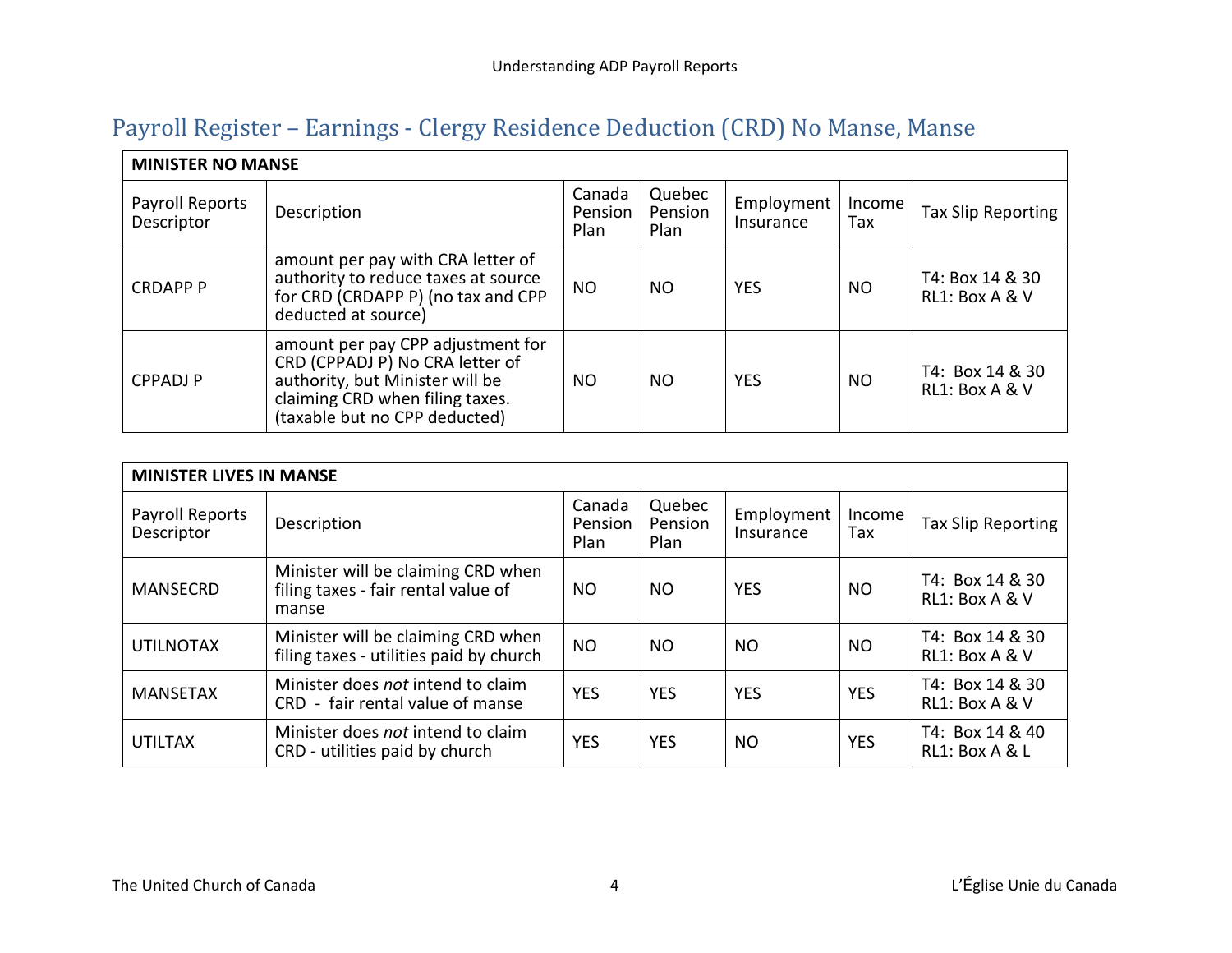## <span id="page-4-0"></span>Payroll Register – Employee Deductions

| <b>GOV PENS</b> | CRA Canada Pension Plan (employer portion = employee portion)                                   |
|-----------------|-------------------------------------------------------------------------------------------------|
| EI CONT         | CRA Employment Insurance (employer portion = employee portion $X$ 1.4, if not reduced)          |
| <b>FEDL TAX</b> | <b>CRA Federal &amp; Provincial tax</b>                                                         |
| R CO PEN        | United Church pension                                                                           |
| <b>LTD</b>      | Long Term Disability                                                                            |
| OPT H/D         | <b>Optional Health &amp; Dental</b>                                                             |
| LIFE MEM        | Optional Life Insurance Member                                                                  |
| LIFE SPOUSE     | Optional Life Insurance Spouse                                                                  |
| AD&D            | Optional Accidental Death & Dismemberment                                                       |
| EE BENS         | sum of employee paid benefits                                                                   |
|                 | (LTD, and if applicable, OPT H/D, LIFE MEM, LIFE SPOUSE, AD&D, plus sales tax in ON, QC and MB) |
| MISC/ADVANCE    | miscellaneous deduction/advance - deduction from employee pay, left in church account           |

### **Employees working in Ontario, Quebec or Manitoba**

| <b>PROV TAX</b> | Quebec - Provincial Tax                                                                       |
|-----------------|-----------------------------------------------------------------------------------------------|
| <b>QPP</b>      | Quebec - Pension Plan                                                                         |
| <b>QPIP</b>     | Quebec - Parental Insurance Plan                                                              |
| PST QC 1        | Quebec sales tax, employee paid, on benefits: LTD, & Optional LIFE MEM/SPOUSE, AD&D, OPT H/D  |
| QCSTBX85        | Quebec sales tax, employee paid, on benefit: OPT H/D                                          |
| PST QC 2        | Quebec sales tax, employer paid, on benefits: CORE BEN*, EMP INDM                             |
| PST QC          | Quebec sales tax total, employer & employee paid (PST QC 1 + PST QC 2)                        |
|                 |                                                                                               |
| <b>PST ON</b>   | Ontario sales tax, employee paid, on benefits: LTD, & Optional LIFE MEM/SPOUSE, AD&D, OPT H/D |
| ONSTBX85        | Ontario sales tax, employee paid, on benefit: OPT H/D                                         |
| <b>PST ON</b>   | Ontario/Saskatchewan sales tax, employer paid, on benefits: CORE BEN*, RCP, EMP INDM          |
| <b>PST ON</b>   | Ontario/Saskatchewan sales tax, employer & employee paid (PST 1 + PST 2)                      |
| RST MB 1        | Manitoba sales tax, employee paid, on benefits: LTD, & Optional LIFE MEM/SPOUSE, AD&D         |
| <b>RST MB 2</b> | Manitoba sales tax, employer paid, on benefits: CORE BEN*                                     |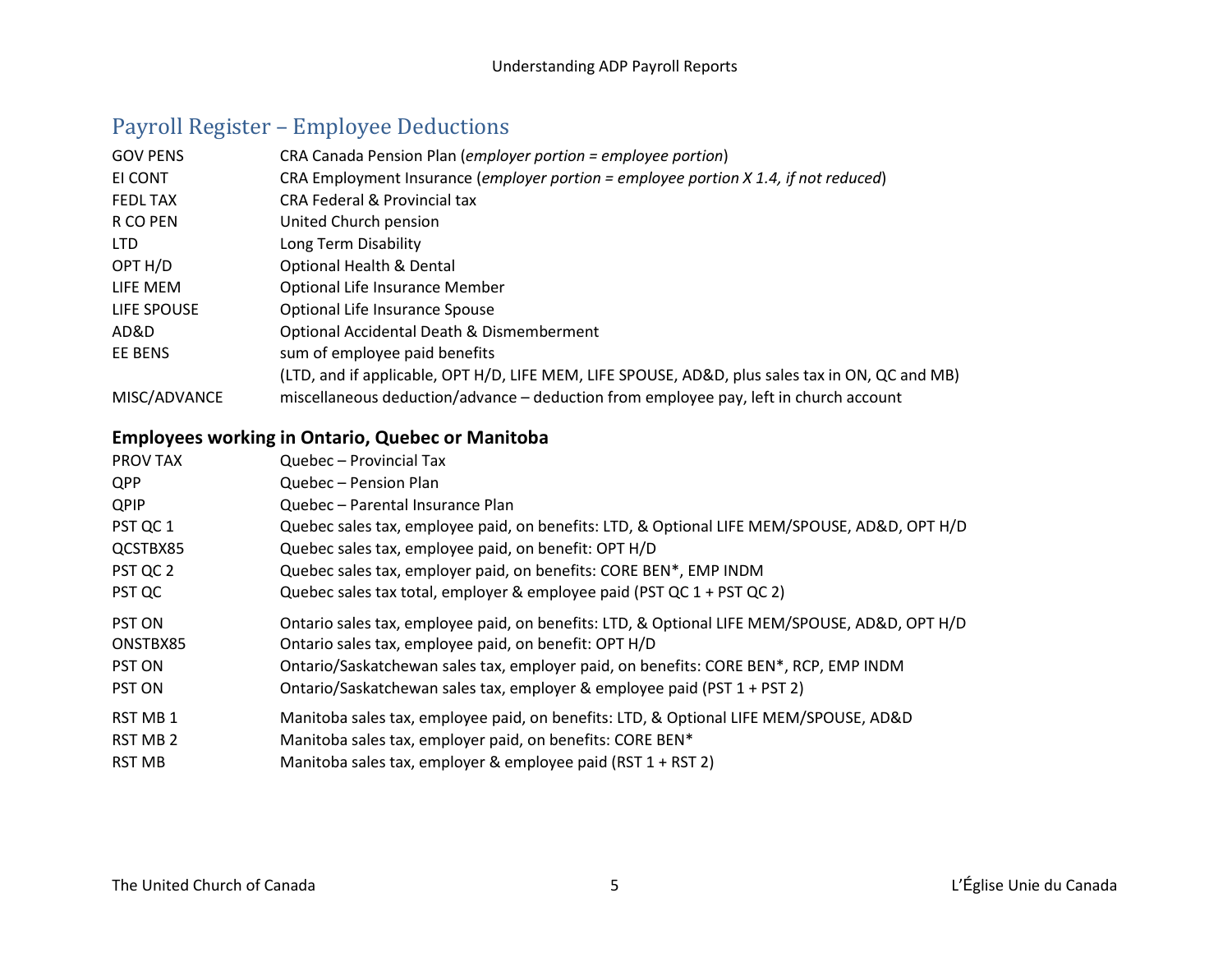## <span id="page-5-0"></span>Pay Statements (Statement of Earnings & Deductions)

In accordance with provincial employment standard guidelines, employers must provide employees with a statement of earnings and deductions each pay—it is the payroll administrator's responsibility to make sure this happens.



| PAYMENT DATE: | 2011 02 25<br>YIA MAN DIJ |
|---------------|---------------------------|
| PAY END DATE: | 2011 02:28                |

#### STATEMENT OF EARNINGS AND DEDUCTIONS

| <b>EARNINGS</b>                                                                                | DATE<br><b>UGANY</b>                                                     | RATE                                                                                                            | <b>CURRENT</b><br><b>HRS/UNITS</b>                                              | <b>CURRENT</b><br><b>AMOUNT</b>                        | <b>YTD</b><br>HRS/UNITS                                                                                                                   | YTD<br><b>AMOUNT</b>                                              |
|------------------------------------------------------------------------------------------------|--------------------------------------------------------------------------|-----------------------------------------------------------------------------------------------------------------|---------------------------------------------------------------------------------|--------------------------------------------------------|-------------------------------------------------------------------------------------------------------------------------------------------|-------------------------------------------------------------------|
| REGULAR<br>CRDAPP<br>TB LIF F<br>TOTAL EARNINGS<br><b>TAXABLE BENEFITE</b><br>TOTAL GROSS      | Earnings:<br><b>REGULAR</b><br>TB LIF F                                  | Salary<br>Housing/CRD – see below                                                                               | Taxable Life Federal                                                            |                                                        | <b>Taxable Benefits are added (TB LIF</b><br>F), then subtracted (LESS TAXABLE<br>BENEFITS) since they are "taxable"<br>but not "payable" |                                                                   |
| DEDUCTIONS                                                                                     | <b>CURRENT</b><br><b>AMOUNT</b>                                          | YТD<br><b>AMOUNT</b>                                                                                            |                                                                                 | <b>DEDUCTIONS</b>                                      | <b>CURRENT</b><br><b>AMOUNT</b>                                                                                                           | <b>YTD</b><br><b>AMOUNT</b>                                       |
| <b>GOV PENS</b><br>CONT<br>ЕT<br>ADVANCE<br>LIFE SPO<br>OPT H/D<br>TOTAL DEDUCTIONS<br>NET PAY | R CO PEN<br>ADVANCE<br>LTD.<br>Optional benefits:<br>OPT H/D<br>LIFE SPO | <b>Deductions (United Church):</b><br>Church cash advance<br>Long Term Disability<br><b>Health &amp; Dental</b> | United Church Pension<br>Life Insurance for Spouse<br>Life Insurance for Member | R CO PEN<br>FEDL TAX<br>LTD<br><b>LIFE MEM</b><br>AD&D | <b>Deductions</b><br>(Canada Revenue Agency):<br><b>FEDL TAX</b><br><b>GOV PENS</b><br>EI CONT                                            | Federal Income Tax<br>Canada Pension Plan<br>Employment Insurance |
|                                                                                                | LIFE MEM<br>AD&D                                                         | Accidental Death &<br>Dismemberment                                                                             |                                                                                 |                                                        |                                                                                                                                           |                                                                   |

Processing of the Clergy Residence Deduction – No Manse (CRD), Manse (fair rental value, not payable) are "Earnings":

| <b>ADP Processing</b>                   | <b>No Manse</b> | Manse (fair rental value), Utilities |
|-----------------------------------------|-----------------|--------------------------------------|
| CRD processed at source                 | CRDAPP P        | MANSECRD, UTILNOTAX                  |
| CRD not processed at source, except CPP | CPPADJ P        |                                      |
| CRD not processed at source             |                 | MANSETAX, UTILTAX                    |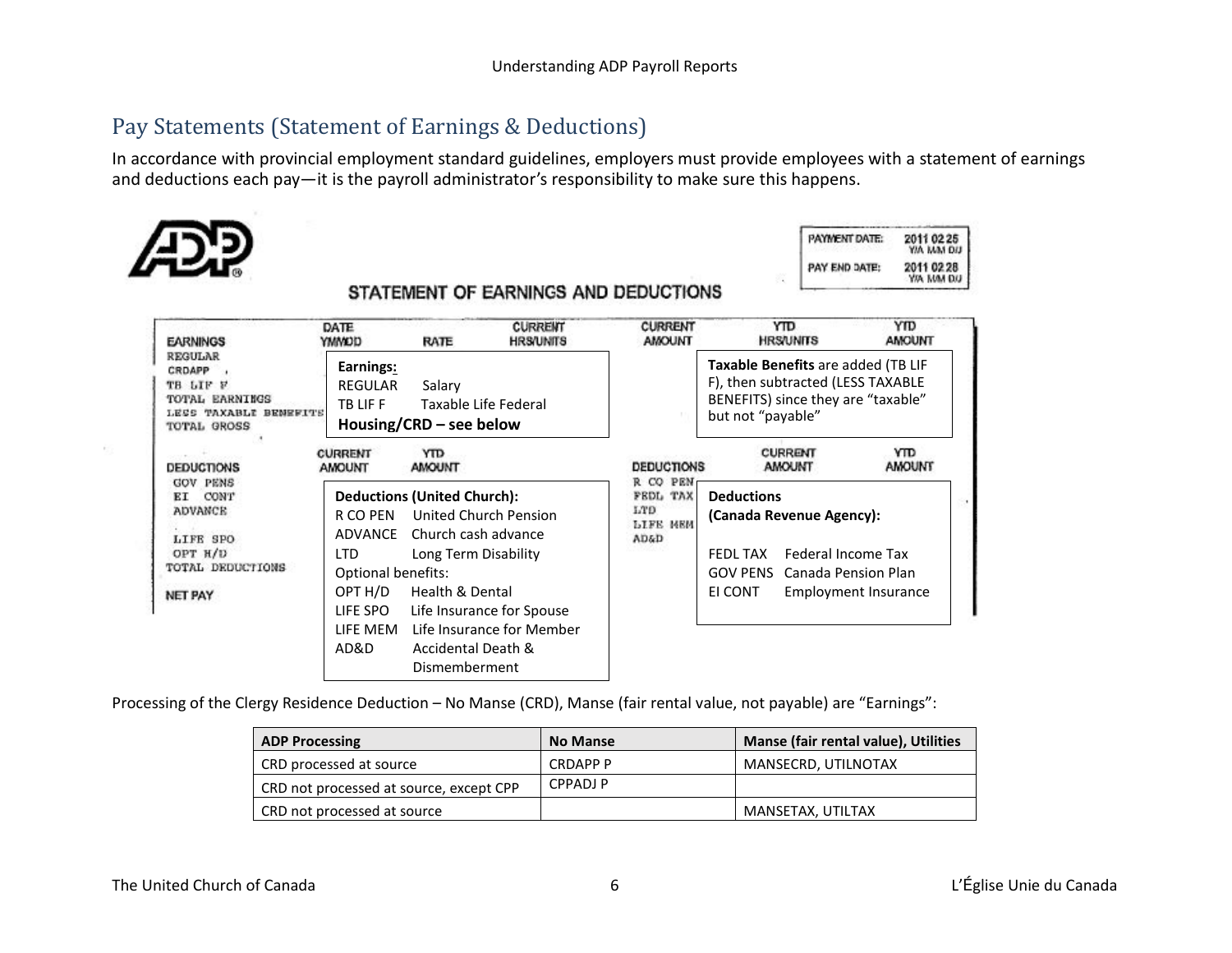## <span id="page-6-0"></span>Daily Update Report

|                                                                                                                               |                                                                                                                                                                                                                                                                                                                                                               | A D P CA N A D A<br><b>TECHNOLOG</b><br>PAYROLL<br>I E S                                                                                                                                                                                                                          |                             |            |                 |             | RUN: MAY 9 2011 NO: J<br>PAGE :   |                                                                                                                                      |  |
|-------------------------------------------------------------------------------------------------------------------------------|---------------------------------------------------------------------------------------------------------------------------------------------------------------------------------------------------------------------------------------------------------------------------------------------------------------------------------------------------------------|-----------------------------------------------------------------------------------------------------------------------------------------------------------------------------------------------------------------------------------------------------------------------------------|-----------------------------|------------|-----------------|-------------|-----------------------------------|--------------------------------------------------------------------------------------------------------------------------------------|--|
| United Church Name                                                                                                            |                                                                                                                                                                                                                                                                                                                                                               |                                                                                                                                                                                                                                                                                   | DAILY UPDATE<br>COMPANY     | TOTALS     | REPORT          |             | GST REG:                          |                                                                                                                                      |  |
| PACKET 1                                                                                                                      |                                                                                                                                                                                                                                                                                                                                                               |                                                                                                                                                                                                                                                                                   |                             |            |                 |             | COMPANY PAGE:<br>ı<br>DEBIT DATE: | MAY 10, 2011                                                                                                                         |  |
|                                                                                                                               | CRA Business Number and Remittance Frequency                                                                                                                                                                                                                                                                                                                  |                                                                                                                                                                                                                                                                                   |                             |            |                 |             |                                   |                                                                                                                                      |  |
|                                                                                                                               |                                                                                                                                                                                                                                                                                                                                                               |                                                                                                                                                                                                                                                                                   |                             |            |                 |             | DATE OF PAY: MAY 12, 2011         |                                                                                                                                      |  |
| FEDL TAX<br>NR TAX<br>PROV TAX<br>EI CONT<br>OPIP<br>CAN PEN<br>QC<br>PEN<br>QC<br>HSF<br>ŌN<br>EHT<br>MB<br>HET<br>NL HAPSET | CURRENT<br><b>CRA/Revenue Quebec Remitances</b><br><b>FEDL TAX</b><br>PROV TAX<br>EI CONT<br><b>CAN PEN</b><br><b>QCPEN</b>                                                                                                                                                                                                                                   | ADJUST-DR<br>Income Tax (includes Federal & Provincial tax)<br>Quebec Provincial Tax only<br>Employment Insurance (employee and employer contributions)<br>Canada Pension Plan (employee and employer contributions)<br>Quebec Pension Plan (employee and employer contributions) | ADJUST-CR                   |            | CURRENT TOTAL   | YTD ADJUST  | YTD TOTAL                         | FEDL TAX<br>NR TAX<br>PROV TAX<br>EI CONT<br>OPIP<br>CAN PEN<br>PEN<br>QC<br>QC<br><b>HSF</b><br>ÖN<br>EHT<br>HET<br>МB<br>NL HAPSET |  |
| TOT STATS                                                                                                                     | TOT STATS                                                                                                                                                                                                                                                                                                                                                     | CRA remittances ADP submits on your behalf                                                                                                                                                                                                                                        |                             |            |                 |             |                                   |                                                                                                                                      |  |
| CHEQUES<br>DEPOSITS<br>US DEPS<br>DED DEPS                                                                                    |                                                                                                                                                                                                                                                                                                                                                               |                                                                                                                                                                                                                                                                                   |                             |            |                 |             |                                   | <b>CHEQUES</b><br>DEPOSITS<br>US DEPS<br>DED DEPS                                                                                    |  |
| TOT NPAY                                                                                                                      | TOT NPAY                                                                                                                                                                                                                                                                                                                                                      | Total of net pay to all employees                                                                                                                                                                                                                                                 |                             |            |                 |             |                                   | TOT NPAY                                                                                                                             |  |
| RRSP<br>RTI<br>UCCGBEN<br>UCCPENS<br>TOT PAYROL                                                                               | <b>UC Pension &amp; Benefit Remittances</b><br>Total (employee & employer) benefits remittances sent to UC; ER BENS + EE BENS from Payroll Register<br><b>UOOGBEN</b><br>Total (employee & employer) pension remittances sent to UC; EMPR PEN + R CO PEN from Payroll Register<br><b>UCCPENS</b><br>Total Payroll excluding ADP Service Charges<br>TOT PAYROL |                                                                                                                                                                                                                                                                                   |                             |            |                 |             |                                   |                                                                                                                                      |  |
| SERV CHRG<br>GST                                                                                                              | ADP Service Charges (see "ANALYSIS OF SERVICE CHARGES" below for breakdown)<br><b>SERV CHRG</b><br>GST<br>applicable tax                                                                                                                                                                                                                                      |                                                                                                                                                                                                                                                                                   |                             |            |                 |             |                                   |                                                                                                                                      |  |
| GRAND TOT                                                                                                                     | <b>GRAND TOT</b>                                                                                                                                                                                                                                                                                                                                              | Total payroll debit from Church Account                                                                                                                                                                                                                                           |                             |            |                 |             |                                   | GRAND TOT                                                                                                                            |  |
|                                                                                                                               |                                                                                                                                                                                                                                                                                                                                                               |                                                                                                                                                                                                                                                                                   | ANALYSIS OF SERVICE CHARGES |            |                 |             |                                   |                                                                                                                                      |  |
| ITEM<br>SALARIED WORKPAYS                                                                                                     | <b>UNITS</b><br>2                                                                                                                                                                                                                                                                                                                                             | <b>CHARGE</b><br>2.04                                                                                                                                                                                                                                                             | ITEM<br>PAYROLL RUNS        | UNITS<br>1 | CHARGE<br>15.30 | <b>ITEM</b> | UNITS                             | CHARGE                                                                                                                               |  |
| PACKAGE PRICING OPTION:                                                                                                       |                                                                                                                                                                                                                                                                                                                                                               | ENHANCED                                                                                                                                                                                                                                                                          |                             |            |                 |             |                                   |                                                                                                                                      |  |
| TOTAL PAYROLL DEBIT IS                                                                                                        | TOTAL S/C SUBJECT TO GST IS:                                                                                                                                                                                                                                                                                                                                  |                                                                                                                                                                                                                                                                                   | 17.34<br>DEBIT INFORMATION: |            |                 |             |                                   |                                                                                                                                      |  |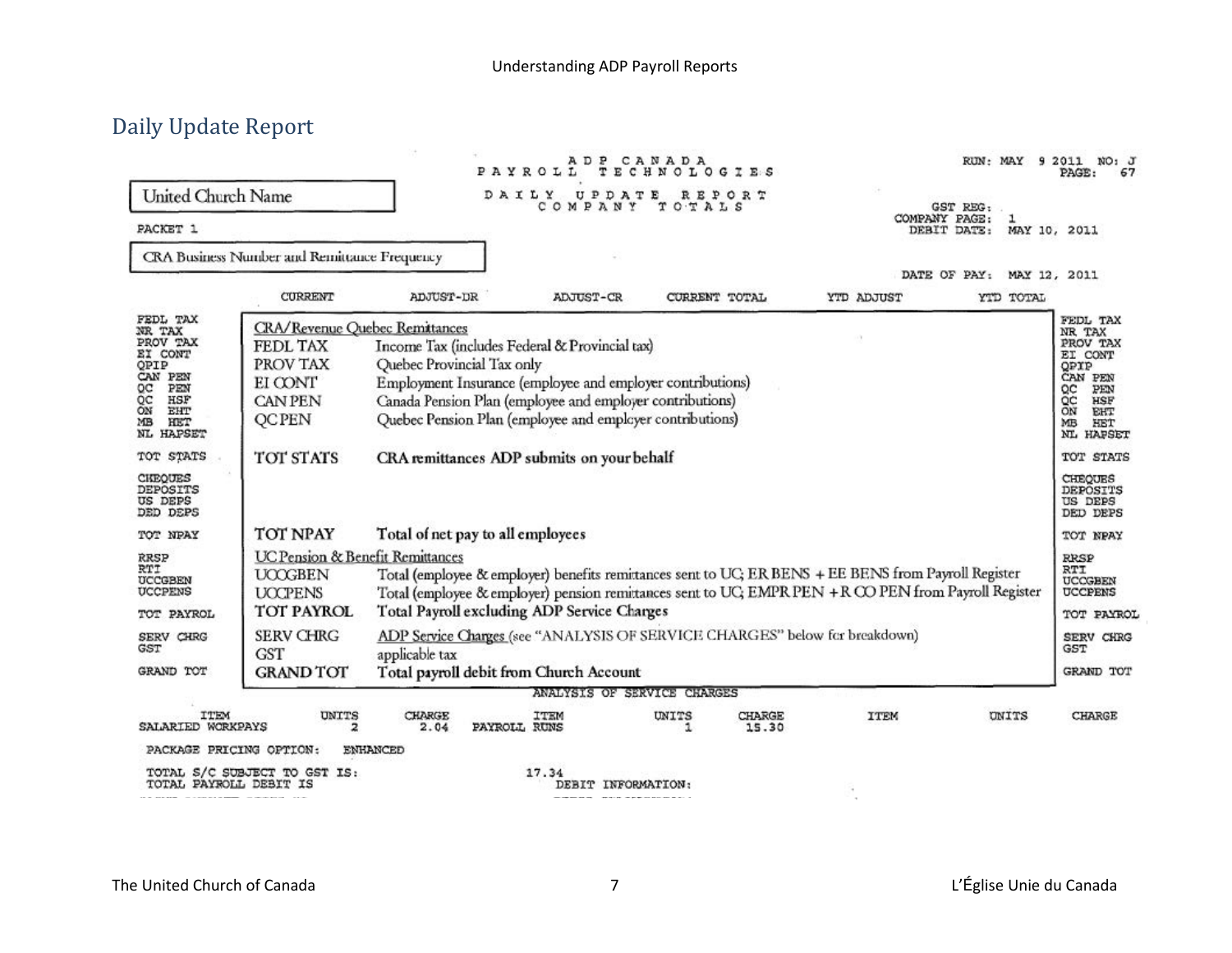# <span id="page-7-0"></span>Reconciling the ADP payroll debit from the ministry unit bank account

|                        |                                      |                                                                                                                        |                                        | ADP CANADA<br><b>PAYROLL TECHNOLOGIES</b><br>JOURNAL ENTRY REPORT                                                      |        |                                                               |  |
|------------------------|--------------------------------------|------------------------------------------------------------------------------------------------------------------------|----------------------------------------|------------------------------------------------------------------------------------------------------------------------|--------|---------------------------------------------------------------|--|
|                        |                                      | <b>DESCRIPTION</b>                                                                                                     |                                        | DEBIT                                                                                                                  | CREDIT |                                                               |  |
|                        | COMPANY TOTALS                       | REGULAR<br>CRDAPP<br><b>TXB ALLW</b><br>TB LIF F<br>CO. CPP<br>CO. BI<br>SERVICE CHARGE EXPENSE<br><b>HST EXPRESSE</b> |                                        |                                                                                                                        |        |                                                               |  |
|                        |                                      | TOTAL PAYROLL EXPIRED                                                                                                  |                                        |                                                                                                                        |        |                                                               |  |
|                        |                                      | CO. CPP<br>CO. HI<br>EMP. CPP<br>EMP. EI<br>R CO PHM<br>FIDL.<br><b>TAX</b><br>LTD                                     | CO.CPP<br>CO.EI<br>EMP. CPP<br>EMP. EI | = Employer CPP contribution<br>= Employer EI contribution<br>= Employee CPP contribution<br>= Employee EI contribution |        |                                                               |  |
|                        |                                      | AD&D<br>OFT H/D<br>PST ON 1<br><b>ENFLUYEE BENEFITS</b><br>NET PAY<br>SERVICE CHARGE PAYABLE<br><b>HST PAYABLE</b>     |                                        |                                                                                                                        |        |                                                               |  |
|                        |                                      | TOTAL PAYROLL CLEARING                                                                                                 |                                        |                                                                                                                        |        |                                                               |  |
|                        | <b>TOTAL PAYROLL EXPENSE:</b>        |                                                                                                                        |                                        |                                                                                                                        |        | Financials Report, Journal Entry Report (2nd page, see above) |  |
| ADD:                   | <b>ER BENS</b>                       |                                                                                                                        |                                        | Payroll Reports, Payroll Register                                                                                      |        |                                                               |  |
| ADD:                   | <b>EMPR PEN</b>                      |                                                                                                                        |                                        | Payroll Reports, Payroll Register                                                                                      |        |                                                               |  |
| MINUS:                 | misc. deductions/cash advances       |                                                                                                                        | Payroll Reports, Payroll Register      |                                                                                                                        |        |                                                               |  |
| MINUS:                 | non-payable taxable benefits         |                                                                                                                        |                                        | Payroll Reports, Payroll Register                                                                                      |        |                                                               |  |
|                        | (i.e., TB LIF F, TB LIF P, TB MED P) |                                                                                                                        |                                        |                                                                                                                        |        |                                                               |  |
|                        |                                      | <b>TOTAL:</b>                                                                                                          |                                        |                                                                                                                        |        |                                                               |  |
|                        | Compare with total debit from bank   |                                                                                                                        |                                        |                                                                                                                        |        |                                                               |  |
| Account - GRAND TOTAL: |                                      |                                                                                                                        | Daily Update Report                    |                                                                                                                        |        |                                                               |  |
|                        |                                      |                                                                                                                        |                                        |                                                                                                                        |        |                                                               |  |

The United Church of Canada **8** and 2012 **Contract Church of Canada** 2 L'Église Unie du Canada